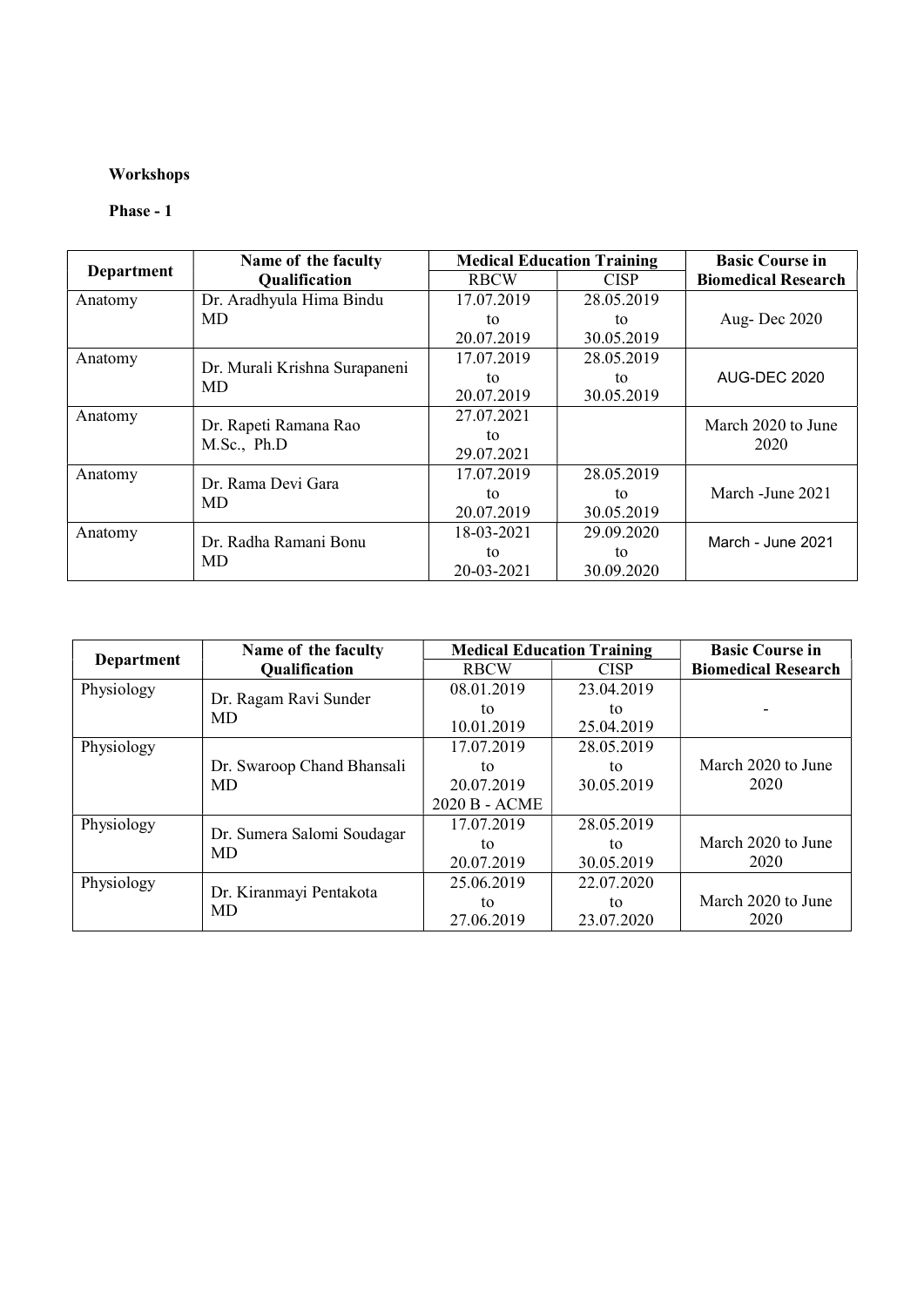|              | Name of the faculty        | <b>Medical Education Training</b> |             | <b>Basic Course in</b>     |
|--------------|----------------------------|-----------------------------------|-------------|----------------------------|
| Department   | <b>Qualification</b>       | <b>RBCW</b>                       | <b>CISP</b> | <b>Biomedical Research</b> |
| Biochemistry | Dr. Dommeti Sesha .Satya   | 17.07.2019                        | 28.05.2019  |                            |
|              | Girija Vani                | to                                | to          |                            |
|              | MD                         | 20.07.2019                        | 30.05.2019  |                            |
| Biochemistry |                            | 17.07.2019                        | 28.05.2019  |                            |
|              | Dr. Smita Padhy<br>MD      | to                                | to          | Mar 2021 to June 2021      |
|              |                            | 20.07.2019                        | 30.05.2019  |                            |
| Biochemistry |                            | 18-03-2021                        | 29.09.2020  |                            |
|              | Dr. Viswakalyan Kolli      | to                                | to          | Aug $2020 - Dec$ 2020      |
|              | M.Sc., Ph.D                | 20-03-2021                        | 30.09.2020  |                            |
| Biochemistry |                            | 18-03-2021                        | 28.05.2019  |                            |
|              | Dr. Aleti Lakshmi Manohari | to                                | to          | Mar 2020 - June 2020       |
|              | MD                         | 20-03-2021                        | 30.05.2019  |                            |
| Biochemistry | Dr. Angati Kanchana        |                                   |             |                            |
|              | Lakshmi Prasanna           |                                   |             |                            |
|              | <b>MD</b>                  |                                   |             |                            |
| Biochemistry | Dr .Lohitha Polisetty      | 17.07.2019                        | 28.05.2019  |                            |
|              | MD                         | to                                | to          | Mar 2020 - June 2020       |
|              |                            | 20.07.2019                        | 30.05.2019  |                            |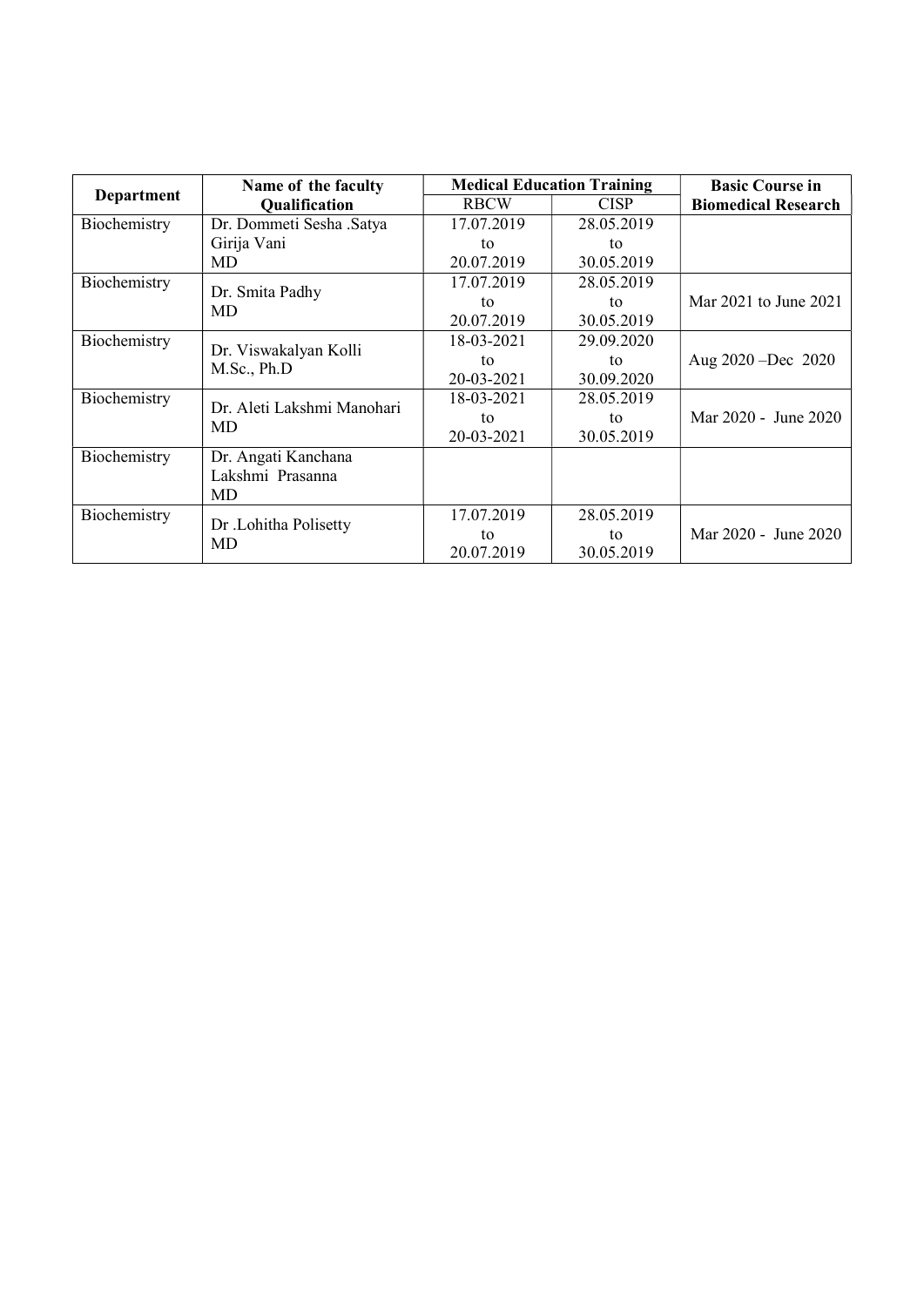#### Phase - II

|              | Name of the faculty            |                  | <b>Medical Education Training</b> | <b>Basic Course in</b>     |
|--------------|--------------------------------|------------------|-----------------------------------|----------------------------|
| Department   | <b>Qualification</b>           | <b>RBCW</b>      | <b>CISP</b>                       | <b>Biomedical Research</b> |
| Pharmacology |                                |                  | 23-04-2019                        |                            |
|              | Dr. Ramesh Bannaravuri         | 08.01.2019<br>to | to                                | Sep - Dec 2019             |
|              | MD                             | 11-01-2019       | 25-04-2019                        |                            |
|              |                                |                  |                                   |                            |
| Pharmacology |                                | 18-03-2021       | 29.09.2020                        |                            |
|              | Dr. Jagadeesh Policherla<br>MD | to               | to                                | March - June 2020          |
|              |                                | 20-03-2021       | 30.09.2020                        |                            |
| Pharmacology | Dr. Socorrina Colaco           | 18-03-2021       | 29.09.2020                        | January-April 2020         |
|              | MD                             | to               | to                                |                            |
|              |                                | 20-03-2021       | 30.09.2020                        |                            |
| Pharmacology | Dr. Tulasi Madhuri Thotakura   | 18-03-2021       | 29.09.2020                        |                            |
|              | <b>MD</b>                      | to               | to                                | March - June 2020          |
|              |                                | 20-03-2021       | 30.09.2020                        |                            |
| Pharmacology | Dr. Kudupudi Punyavathi        | 17.07.2019       | 28.05.2019                        | September -                |
|              | Poojitha                       | to               | to                                | December 2019              |
|              | MD                             | 20.07.2019       | 30.05.2019                        |                            |
| Pharmacology | Dr. N. Sindhura                | 18-03-2021       | 29.09.2020                        | September-December         |
|              | MD                             | to               | to                                | 2019                       |
|              |                                | 20-03-2021       | 30.09.2020                        |                            |
| Pharmacology | Dr. Syed Ilias Basha           | 27.07.2021       |                                   | September -                |
|              | M.Sc., Ph.D                    | to               |                                   | December 2019              |
|              |                                | 29.07.2021       |                                   |                            |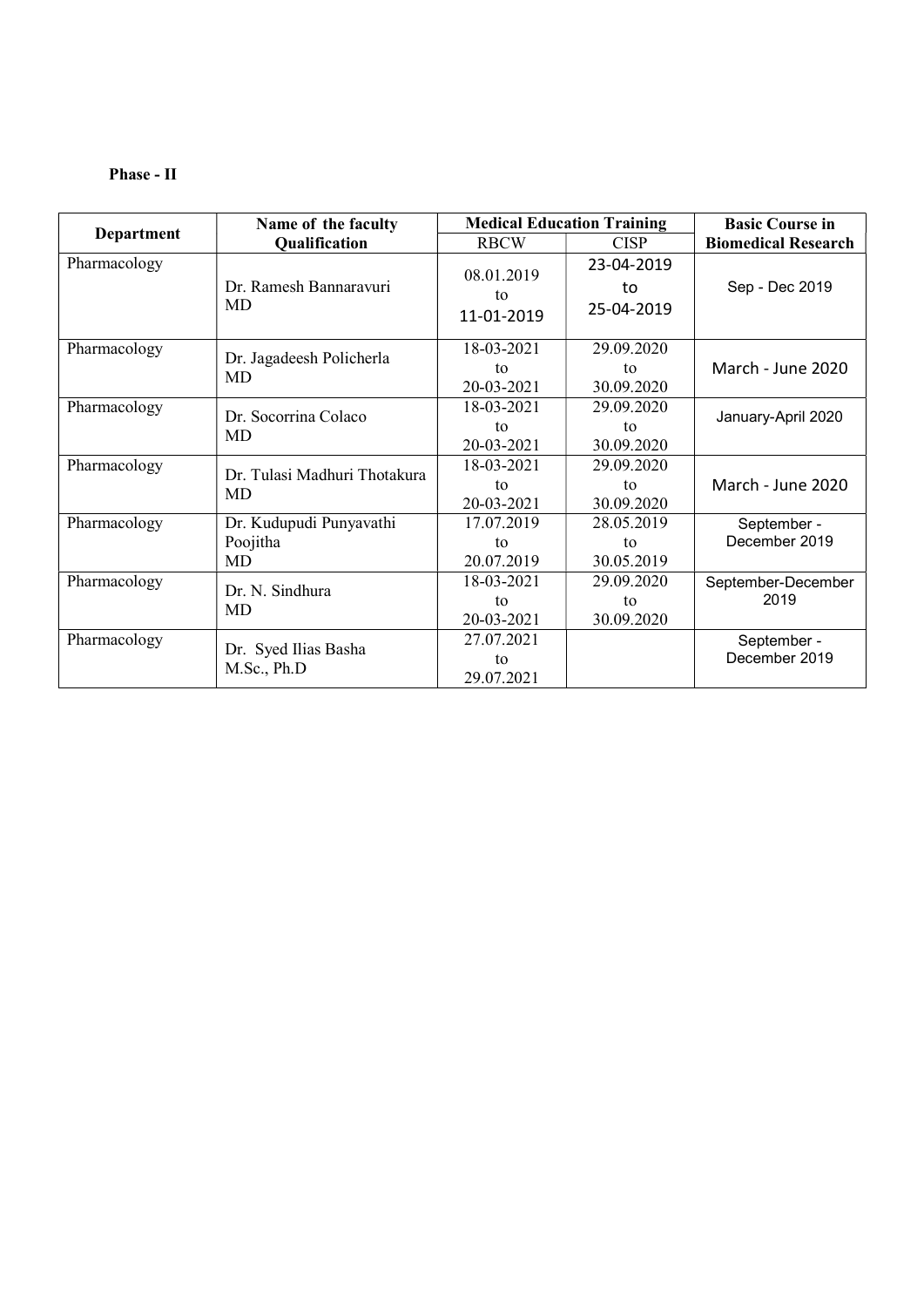|                   | Name of the faculty       | <b>Medical Education Training</b> |             | <b>Basic Course in</b>     |
|-------------------|---------------------------|-----------------------------------|-------------|----------------------------|
| <b>Department</b> | Qualification             | <b>RBCW</b>                       | <b>CISP</b> | <b>Biomedical Research</b> |
| Microbiology      | Dr. Hema Prakash Kumari P | 19.01.2016                        | 23.04.2019  |                            |
|                   | MD                        | to                                | To          |                            |
|                   |                           | 22.01.2016                        | 25.04.2019  |                            |
| Microbiology      |                           | 08.09.2015                        | 23-04-2019  |                            |
|                   | Dr. I. Jyothi Padmaja     | To                                |             |                            |
|                   | <b>MD</b>                 | 11.09.2015                        | to          |                            |
|                   |                           | <b>ACME</b>                       | 25-04-2019  |                            |
| Microbiology      |                           | <b>BCW</b>                        | 28.05.2019  |                            |
|                   | Dr. Yalangi Padmanabham   | 29.01.2015                        | to          |                            |
|                   | MD                        | to                                | 30.05.2019  |                            |
|                   |                           | 31.01.2015                        |             |                            |
| Microbiology      | Dr. Nitin Mohan           | 17.07.2019                        | 22.07.2020  |                            |
|                   | MD                        | to                                | to          |                            |
|                   |                           | 20.07.2019                        | 23.07.2020  |                            |
| Microbiology      | Dr. Ratna Harika Dusi     | 18-03-2021                        | 28.05.2019  | March-June 2020            |
|                   | MD                        | to                                | to          |                            |
|                   |                           | 20-03-2021                        | 30.05.2019  |                            |
| Microbiology      | Dr. Krishna Agarwal       | 18-03-2021                        | 29.09.2020  |                            |
|                   | MD                        | to                                | to          |                            |
|                   |                           | 20-03-2021                        | 30.09.2020  |                            |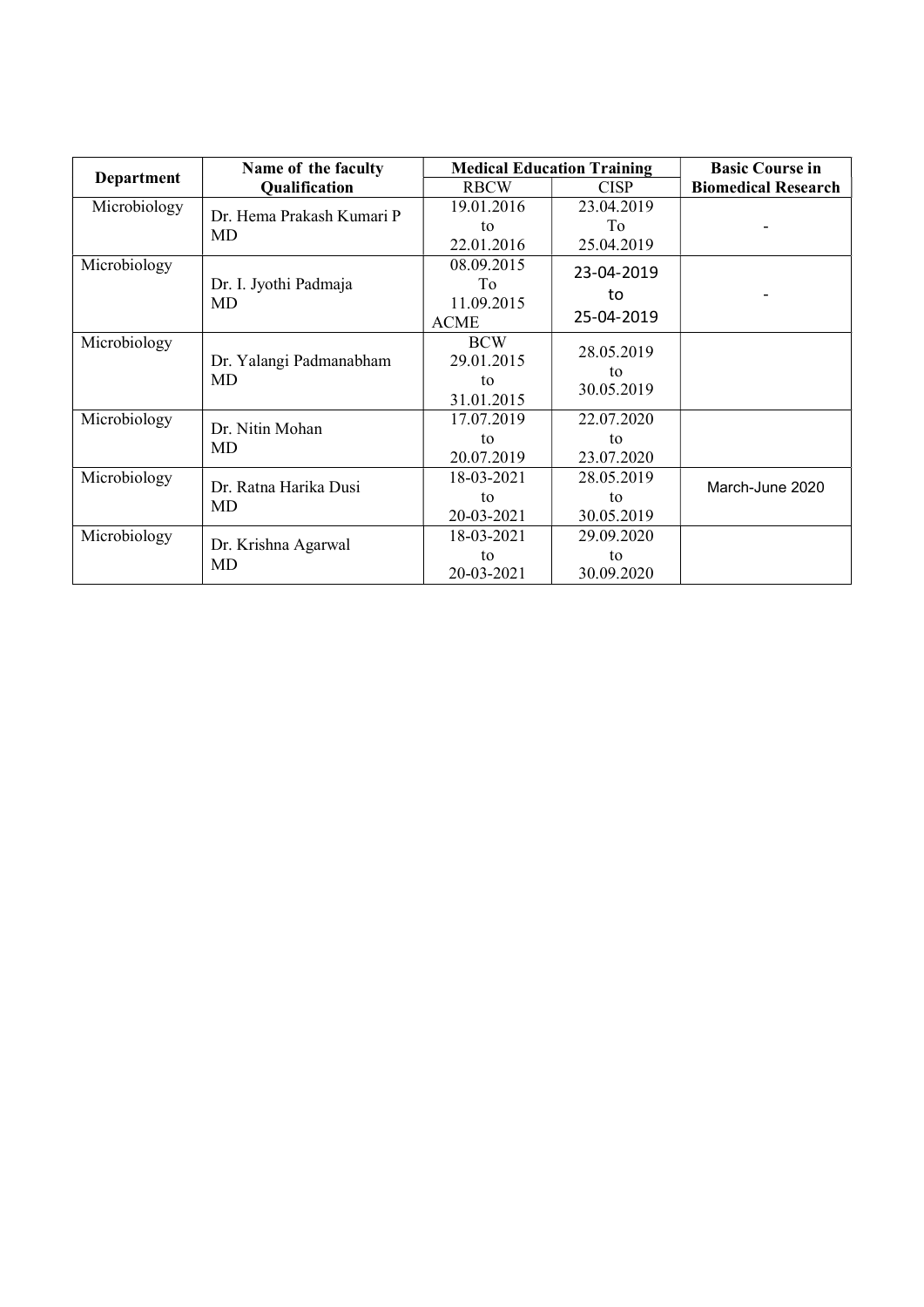|            | Name of the faculty               |                                | <b>Medical Education Training</b> |                            |
|------------|-----------------------------------|--------------------------------|-----------------------------------|----------------------------|
| Department | <b>Qualification</b>              | <b>RBCW</b>                    | <b>CISP</b>                       | <b>Biomedical Research</b> |
| Pathology  | Dr. K. Prasad Reddy<br>MD         | 29.06.2015 to<br>01.07.2015    |                                   |                            |
| Pathology  | Dr. G. Raja Prameela<br><b>MD</b> | 27.07.2021<br>to<br>29.07.2021 | 29.09.2020<br>to<br>30.09.2020    |                            |
| Pathology  | Dr.B.Venkata Madhavi<br>MD        |                                |                                   |                            |
| Pathology  | Dr. Ch. Prasanthi<br><b>MD</b>    | 17.07.2019<br>to<br>20.07.2019 | 22.07.2020<br>to<br>23.07.2020    | Aug to Dec, 2020           |
| Pathology  | Dr. G. Vasundara<br>MD            | 18-03-2021<br>to<br>20-03-2021 | 29.09.2020<br>to<br>30.09.2020    | Aug to Dec, 2020           |
| Pathology  | Dr. Pavitra Kondety<br>MD         | 25-11-2021<br>to<br>27-11-2021 |                                   | March to June, 2021        |
| Pathology  | Dr. N. Sanjana<br>MD              | 27.07.2021<br>to<br>29.07.2021 |                                   | Aug to Dec, 2020           |
| Pathology  | Dr. Kunchi Madhavi<br>MD          | 27.07.2021<br>to<br>29.07.2021 |                                   | March to June, 2021        |
| Pathology  | Dr. T. Praveena<br><b>MD</b>      | 27.07.2021<br>to<br>29.07.2021 |                                   |                            |

# Phase -3 (Part- I)

| <b>Department</b> | Name of the faculty        |               | <b>Medical Education Training</b> | <b>Basic Course in</b>     |
|-------------------|----------------------------|---------------|-----------------------------------|----------------------------|
|                   | <b>Qualification</b>       | <b>RBCW</b>   | <b>CISP</b>                       | <b>Biomedical Research</b> |
| Community         | Dr. Nerusu Ganga Nagamani  | 27-07-2021    | 28.05.2019                        |                            |
| Medicine          | MD 14452                   | tο            | to                                |                            |
|                   |                            | 29-07-2021    | 30.05.2019                        |                            |
| Community         | Dr. Chaitanya Gujjarlapudi | 08-09-2015    | 23.04.2019                        |                            |
| Medicine          | MD                         | to            | to                                | March-June 2020            |
|                   | 51910                      | 11-09-2015    | 25.04.2019                        |                            |
| Community         | Dr. V. Mahesh Kumar Chinta | 17.07.2019    | 28.05.2019                        |                            |
| Medicine          | MD 52618                   | tο            | to                                | Aug-Dec 2020               |
|                   |                            | 20.07.2019    | 30.05.2019                        |                            |
| Community         | Dr. Vennam Bodhi Sri Vidya | 10-10-2017    | 28.05.2019                        |                            |
| Medicine          | MD                         | tο            | to                                | March-June 2020            |
|                   | 61174                      | 13-10-2017    | 30.05.2019                        |                            |
|                   |                            | 2019 B - ACME |                                   |                            |
| Community         | Dr. Srinivas Reddy Pulusu  | 27-07-2021    |                                   |                            |
| Medicine          | MD                         | to            |                                   |                            |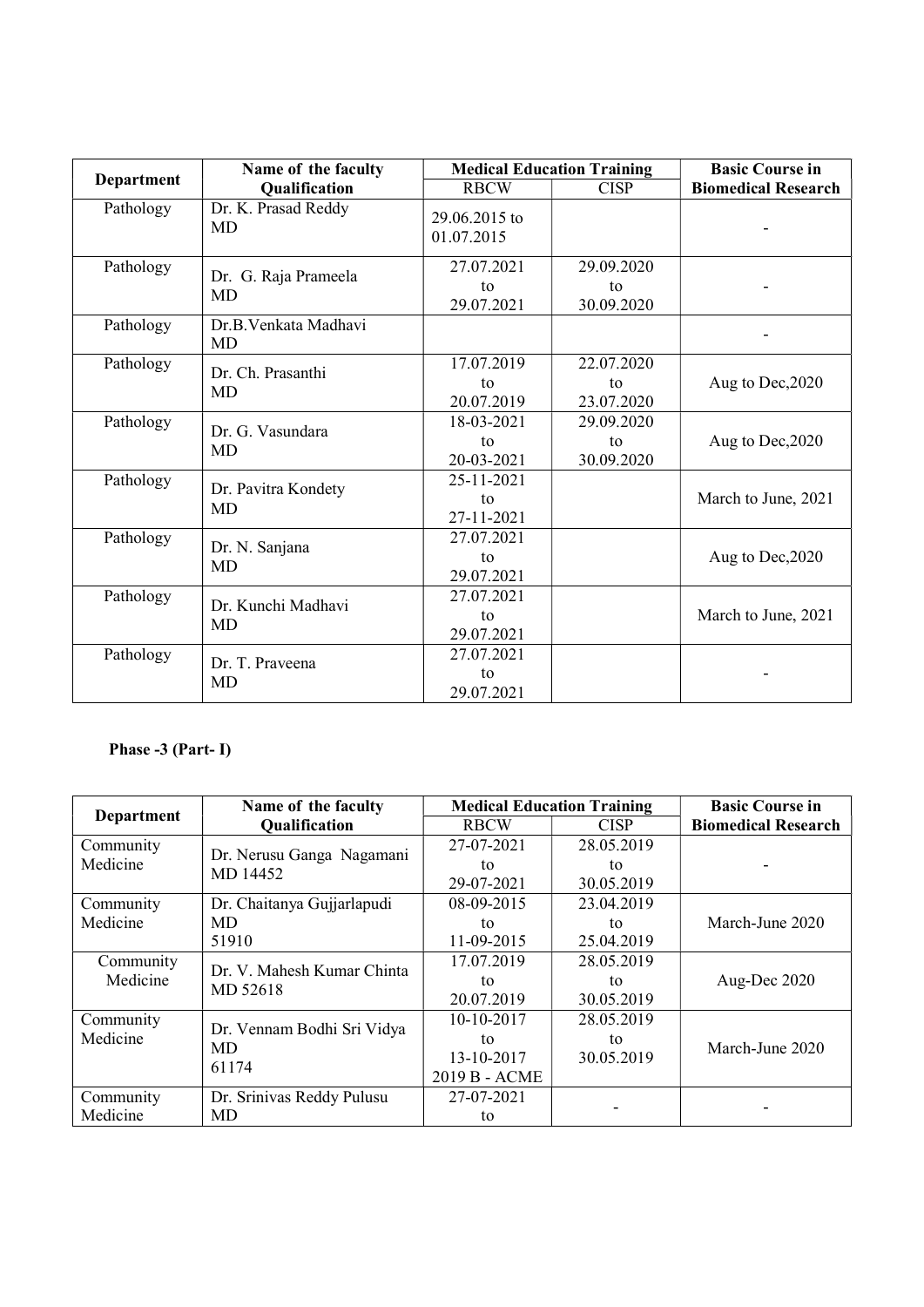|           | 81802                     | 29-07-2021 |            |                   |
|-----------|---------------------------|------------|------------|-------------------|
| Community | Dr. Sarada Vadlamani      | 18-03-2021 | 29.09.2020 |                   |
| Medicine  | MD                        | to         | tο         | Sept-Dec 2019     |
|           | 53726                     | 20-03-2021 | 30.09.2020 |                   |
| Community | Dr. Lingudu Sowmya        | 25-11-2021 |            |                   |
| Medicine  | MD                        | to         |            | Jan to April 2021 |
|           | 85409                     | 27-11-2021 |            |                   |
| Community | Dr. Rajya Lakshmi Chepuru | 25-11-2021 |            |                   |
| Medicine  | MD                        | to         |            |                   |
|           | 67364                     | 27-11-2021 |            |                   |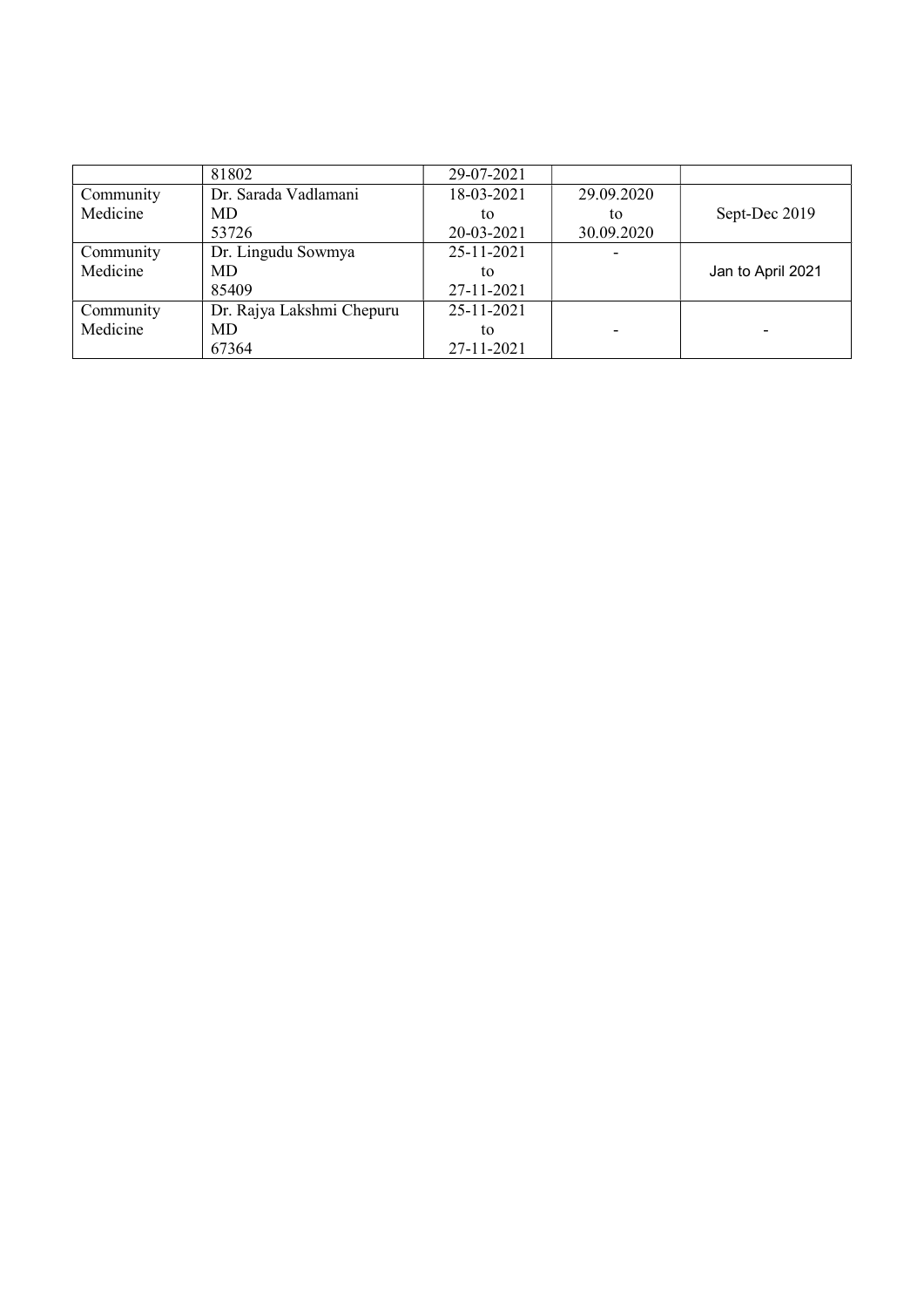| Name of the faculty |                            |                   | <b>Medical Education Training</b> | <b>Basic Course in</b>     |
|---------------------|----------------------------|-------------------|-----------------------------------|----------------------------|
| <b>Department</b>   | <b>Qualification</b>       | <b>RBCW</b>       | <b>CISP</b>                       | <b>Biomedical Research</b> |
| Forensic            | Dr. V Nagaraja Talapala    | 27.07.2021        | 28.05.2019                        |                            |
| Medicine            | MD                         | to                | to                                | March-June 2020            |
|                     |                            | 29.07.2021        | 30.05.2019                        |                            |
| Forensic            | Dr. Venkata Satya Ananda   | 17.07.2019        | 28.05.2019                        |                            |
| Medicine            | Rao B                      | to                | to                                | Aug-Dec 2020               |
|                     | MD                         | 20.07.2019        | 30.05.2019                        |                            |
| Forensic            | Dr. Kalyan Varma Rudraraju | 11.12.2017        | 23.05.2019 to                     |                            |
| Medicine            | MD                         | to<br>13.12.20217 | 25.05.2019                        | March-June 2021            |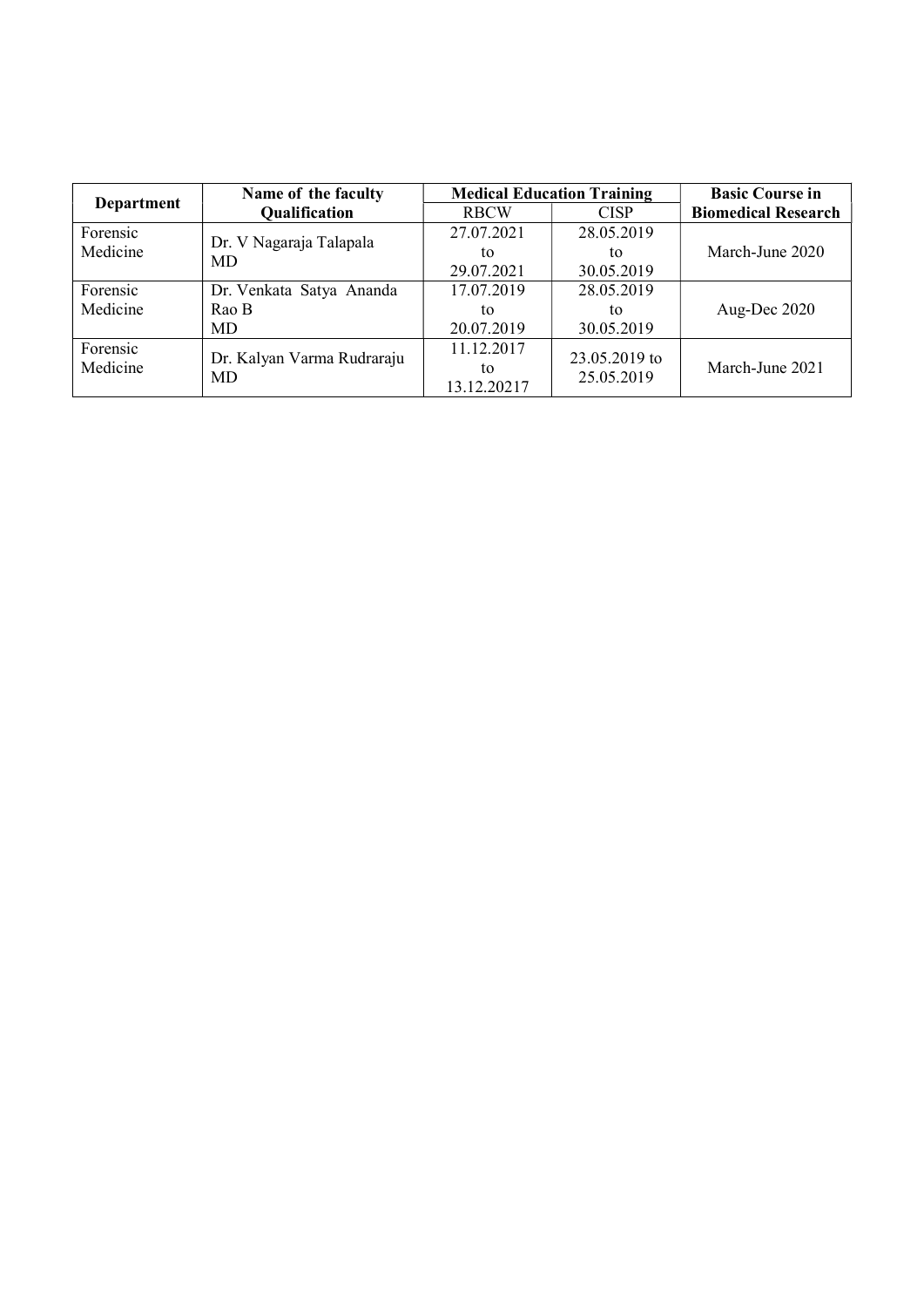|                           | Name of the faculty                                         |                                | <b>Medical Education Training</b> | <b>Basic Course in</b>     |
|---------------------------|-------------------------------------------------------------|--------------------------------|-----------------------------------|----------------------------|
| <b>Department</b>         | <b>Qualification</b>                                        | <b>RBCW</b>                    | <b>CISP</b>                       | <b>Biomedical Research</b> |
| Oto-Rhino-<br>Laryngology | Dr. Prathipaty James<br>Sudhakar<br><b>MS</b><br>APMC-18524 | 18-03-2021<br>tο<br>20-03-2021 | 29.09.2020<br>to<br>30.09.2020    |                            |
| Oto-Rhino-<br>Laryngology | Dr. Gandupalli Yugandhar<br><b>MS</b><br>APMC-54038         | 18-03-2021<br>to<br>20-03-2021 | 29.09.2020<br>to<br>30.09.2020    | Aug-Dec 2020               |
| Oto-Rhino-<br>Laryngology | Dr. Harini Mullapudy<br><b>MS</b><br>APMC-62834             | 17.07.2019<br>to<br>20.07.2019 | 22.07.2020<br>to<br>23.07.2020    | March-June<br>2020         |
| Oto-Rhino-<br>Laryngology | Dr. Sanjeev Uday Srikar<br>Vadali<br>MS                     | 18-03-2021<br>tο<br>20-03-2021 | 29.09.2020<br>tο<br>30.09.2020    | Aug-Dec 2020               |
| Oto-Rhino-<br>Laryngology | Dr. Saraswathi A V<br>DNB DLO<br>APMC-57498                 | 27.07.2021<br>tο<br>29.07.2021 |                                   | March-June<br>2020         |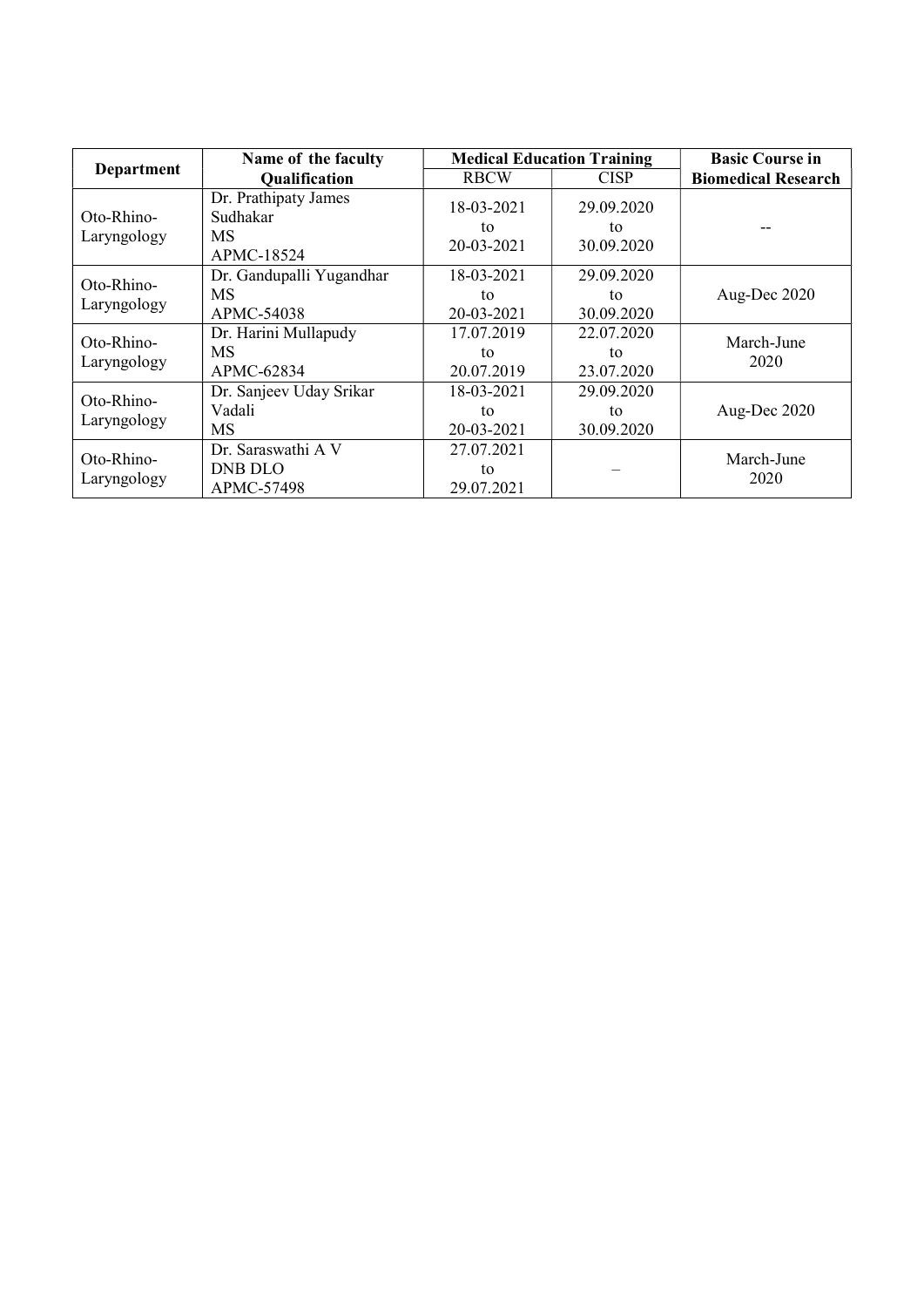|                   | Name of the faculty                  |             | <b>Medical Education Training</b> |                               |  |
|-------------------|--------------------------------------|-------------|-----------------------------------|-------------------------------|--|
| <b>Department</b> | <b>Qualification</b>                 | <b>RBCW</b> | <b>CISP</b>                       | <b>Biomedical</b><br>Research |  |
| Ophthalmology     |                                      | 27.07.2021  |                                   |                               |  |
|                   | Dr.V.V.L. Narasimha Rao<br><b>MS</b> | to          |                                   |                               |  |
|                   |                                      | 29.07.2021  |                                   |                               |  |
| Ophthalmology     |                                      | 27.07.2021  |                                   |                               |  |
|                   | Dr. P. Veena                         | to          |                                   |                               |  |
|                   | <b>MS</b>                            | 29.07.2021  |                                   |                               |  |
| Ophthalmology     | Dr. K. Veera Venkata                 | 25.11.2021  |                                   |                               |  |
|                   | Satyanarayana                        | to          |                                   |                               |  |
|                   | <b>MS</b>                            | 27.11.2021  |                                   |                               |  |
| Ophthalmology     | Dr. Ajay Shankar Kar                 |             |                                   |                               |  |
|                   | MS                                   |             |                                   |                               |  |
| Ophthalmology     | Dr. Bala Padmaja Koneru              |             |                                   |                               |  |
|                   | MS                                   |             |                                   |                               |  |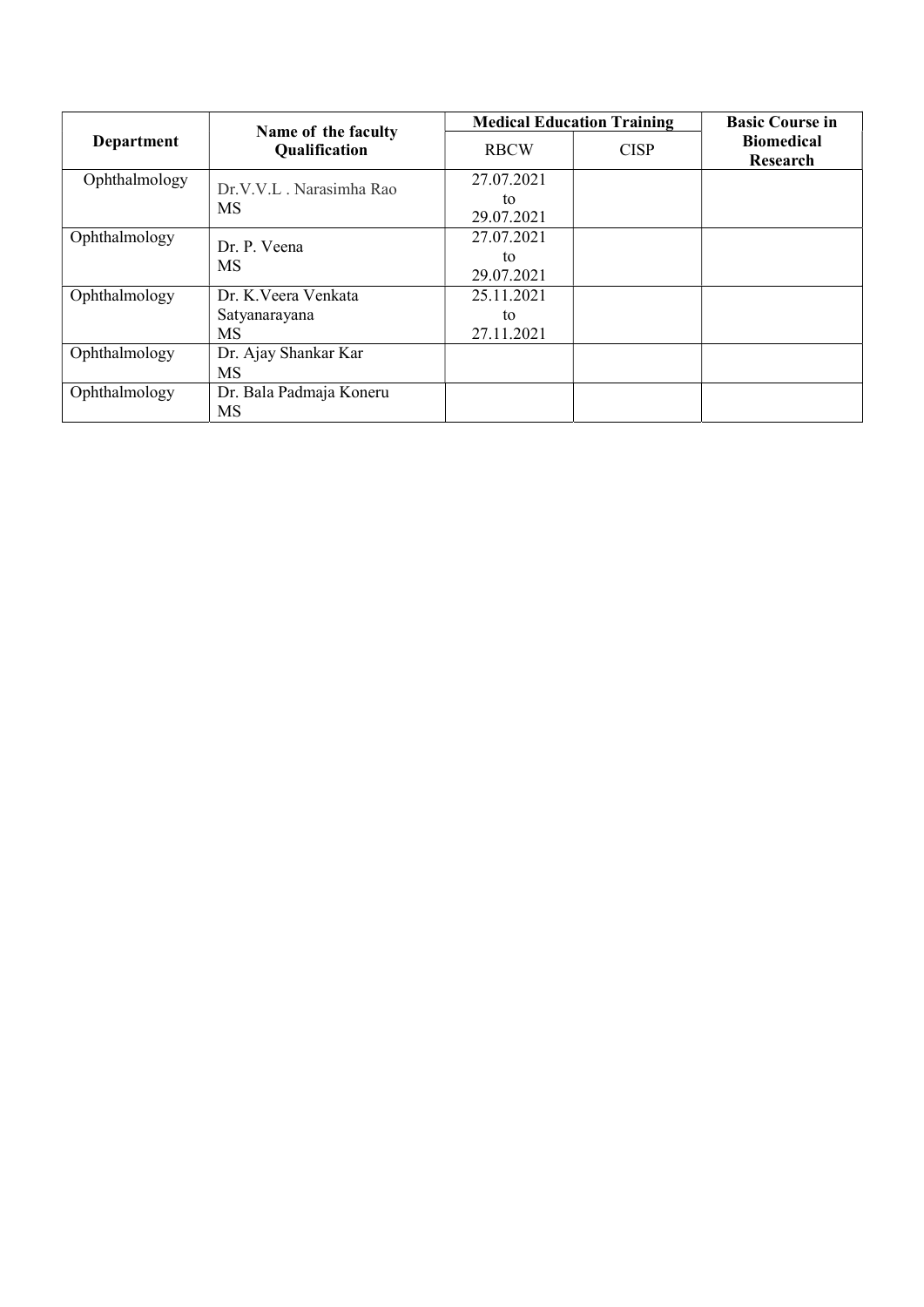## Phase -3 (Part- 2)

| Department | Name of the faculty         | <b>Medical Education Training</b> |             | <b>Basic Course in</b>     |
|------------|-----------------------------|-----------------------------------|-------------|----------------------------|
|            | Qualification               | <b>RBCW</b>                       | <b>CISP</b> | <b>Biomedical Research</b> |
| General    | Dr. Himanshu Sekhara Dash   | 27.07.2021                        | 28.05.2019  |                            |
| Medicine   | <b>MD</b>                   | to                                | to          |                            |
|            |                             | 29.07.2021                        | 30.05.2019  |                            |
| General    | Dr. Subbarayudu Boda        | 10.05.2016                        | 23.04.2019  |                            |
| Medicine   | <b>MD</b>                   | to                                | to          |                            |
|            |                             | 12.05.2016                        | 25.04.2019  |                            |
| General    | Dr. Salla Surya Prakasa Rao | 27.07.2021                        |             |                            |
| Medicine   | <b>MD</b>                   | to                                |             |                            |
|            |                             | 29.07.2021                        |             |                            |
| General    | Dr. Venkata Narayana        | 08.01.2019                        | 28.05.2019  |                            |
| Medicine   | Goutham Velapala            | to                                | to          | March to June - 2020       |
|            | <b>MD</b>                   | 11-01-2019                        | 30.05.2019  |                            |
| General    | Dr. V B Rao Janapareddi     | 27.07.2021                        |             |                            |
| Medicine   | MD                          | to                                |             | March to June $-2021$      |
|            |                             | 29.07.2021                        |             |                            |
| General    | Dr. Mahanti Sreenu          | 18-03-2021                        | 29.09.2020  |                            |
| Medicine   | MD                          | to                                | to          | March to June $-2021$      |
|            |                             | 20-03-2021                        | 30.09.2020  |                            |
| General    | Dr. Jillela Nagasrinivasulu | 25.11.2021                        |             |                            |
| Medicine   | <b>MD</b>                   | To                                |             |                            |
|            |                             | 27.11.2021                        |             |                            |
| General    | Dr. Satya Raju Pappala      | 27.07.2021                        |             |                            |
| Medicine   | <b>MD</b>                   | to<br>29.07.2021                  |             | March to june $-2021$      |
| General    |                             |                                   |             |                            |
| Medicine   | Dr. Silpa Kasireddy         |                                   |             |                            |
|            | <b>MD</b>                   |                                   |             |                            |
| General    |                             |                                   |             |                            |
| Medicine   | Dr. Deepthi Vemuri          |                                   |             |                            |
|            | <b>MD</b>                   |                                   |             |                            |
| General    |                             |                                   |             |                            |
| Medicine   | Dr. L. Venkateswara Rao     |                                   |             |                            |
|            | <b>MD</b>                   |                                   |             |                            |
| General    |                             |                                   |             |                            |
| Medicine   | Dr. Vineesha Kamini         |                                   |             |                            |
|            | <b>MD</b>                   |                                   |             |                            |
| General    |                             |                                   |             |                            |
| Medicine   | Dr. Kosuri Satya Anand      |                                   |             |                            |
|            | MD                          |                                   |             |                            |
| General    | Dr. Lanka Venkatesh         |                                   |             |                            |
| Medicine   | <b>MD</b>                   |                                   |             |                            |
|            |                             |                                   |             |                            |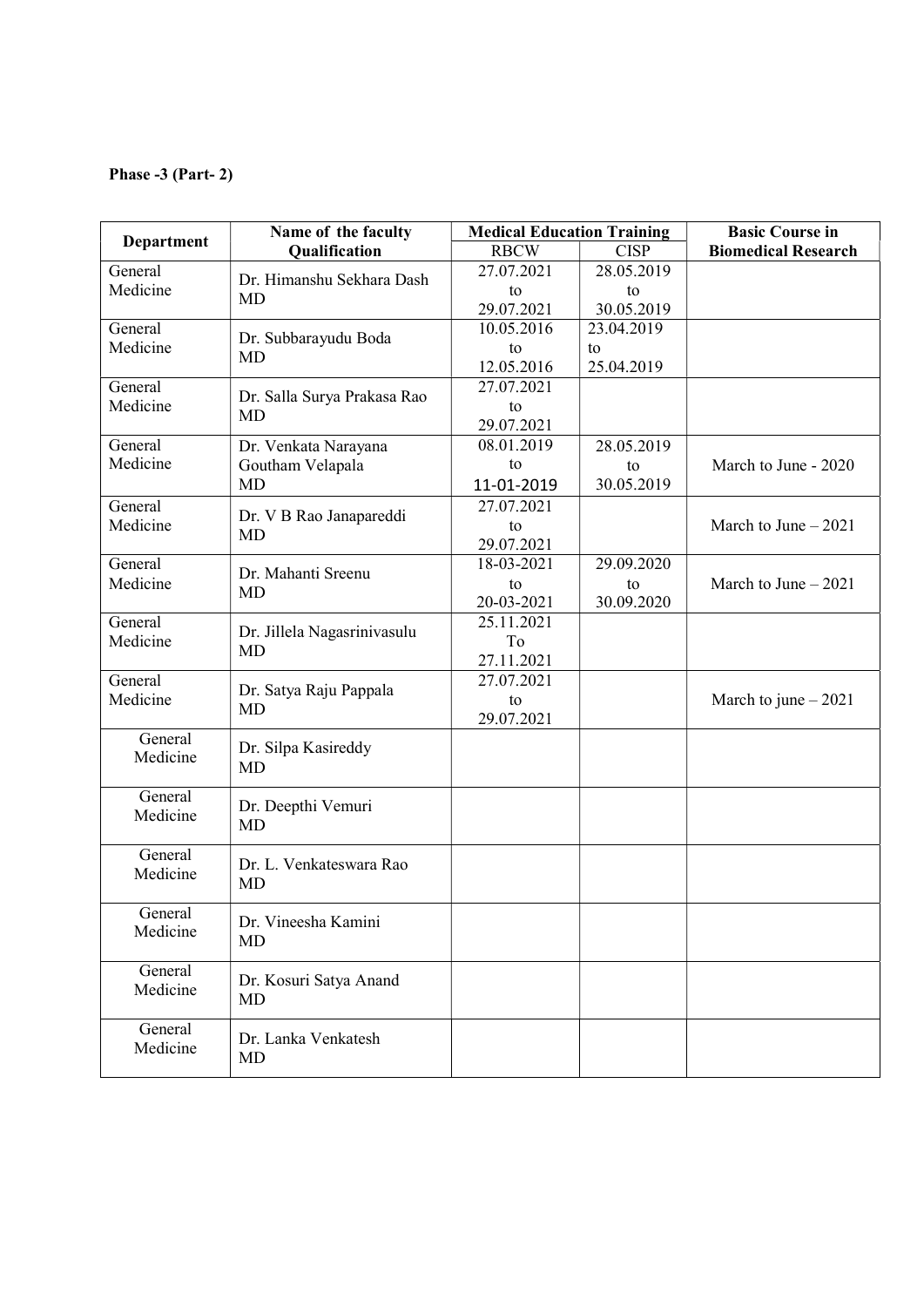|                         | <b>Medical Education Training</b>                                                                                                                                                                                                                                                                                                                                                                 |                                             | <b>Basic Course in</b>     |
|-------------------------|---------------------------------------------------------------------------------------------------------------------------------------------------------------------------------------------------------------------------------------------------------------------------------------------------------------------------------------------------------------------------------------------------|---------------------------------------------|----------------------------|
| Qualification           | <b>RBCW</b>                                                                                                                                                                                                                                                                                                                                                                                       | <b>CISP</b>                                 | <b>Biomedical Research</b> |
|                         | 27.07.2021                                                                                                                                                                                                                                                                                                                                                                                        |                                             |                            |
|                         | to                                                                                                                                                                                                                                                                                                                                                                                                |                                             |                            |
|                         | 29.07.2021                                                                                                                                                                                                                                                                                                                                                                                        |                                             |                            |
|                         | 25.04.2017                                                                                                                                                                                                                                                                                                                                                                                        |                                             |                            |
|                         | to                                                                                                                                                                                                                                                                                                                                                                                                |                                             |                            |
|                         | 28.04.2017                                                                                                                                                                                                                                                                                                                                                                                        |                                             |                            |
| Dr. Kakulapati Venkata  | 25.11.2021                                                                                                                                                                                                                                                                                                                                                                                        |                                             |                            |
| Janardhana Rao          | to                                                                                                                                                                                                                                                                                                                                                                                                |                                             |                            |
| <b>MS</b>               | 27.11.2021                                                                                                                                                                                                                                                                                                                                                                                        |                                             |                            |
|                         | 18-03-2021                                                                                                                                                                                                                                                                                                                                                                                        | 29.09.2020                                  |                            |
|                         | to                                                                                                                                                                                                                                                                                                                                                                                                | to                                          |                            |
|                         | 20-03-2021                                                                                                                                                                                                                                                                                                                                                                                        | 30.09.2020                                  |                            |
|                         | 25.11.2021                                                                                                                                                                                                                                                                                                                                                                                        |                                             |                            |
|                         | to                                                                                                                                                                                                                                                                                                                                                                                                |                                             |                            |
|                         | 27.11.2021                                                                                                                                                                                                                                                                                                                                                                                        |                                             |                            |
|                         | 25.11.2021                                                                                                                                                                                                                                                                                                                                                                                        |                                             |                            |
| MS                      | to                                                                                                                                                                                                                                                                                                                                                                                                |                                             | Cycle 5                    |
|                         | 27.11.2021                                                                                                                                                                                                                                                                                                                                                                                        |                                             |                            |
|                         | $\overline{18} - 03 - 2021$                                                                                                                                                                                                                                                                                                                                                                       | 29.09.2020                                  |                            |
| Janu                    | to                                                                                                                                                                                                                                                                                                                                                                                                | to                                          | Sept-Dec 2019              |
| <b>MS</b>               | 20-03-2021                                                                                                                                                                                                                                                                                                                                                                                        | 30.09.2020                                  |                            |
|                         | 25.11.2021                                                                                                                                                                                                                                                                                                                                                                                        |                                             |                            |
|                         | to                                                                                                                                                                                                                                                                                                                                                                                                |                                             |                            |
|                         | 27.11.2021                                                                                                                                                                                                                                                                                                                                                                                        |                                             |                            |
|                         | 25.11.2021                                                                                                                                                                                                                                                                                                                                                                                        |                                             |                            |
|                         | to                                                                                                                                                                                                                                                                                                                                                                                                |                                             | Aug - Dec 2020             |
|                         | 27.11.2021                                                                                                                                                                                                                                                                                                                                                                                        |                                             |                            |
|                         |                                                                                                                                                                                                                                                                                                                                                                                                   |                                             |                            |
|                         | to                                                                                                                                                                                                                                                                                                                                                                                                |                                             |                            |
|                         | 27.11.2021                                                                                                                                                                                                                                                                                                                                                                                        |                                             |                            |
| Dr. M. Sundara Krishna  |                                                                                                                                                                                                                                                                                                                                                                                                   |                                             |                            |
| <b>MS</b>               |                                                                                                                                                                                                                                                                                                                                                                                                   |                                             |                            |
|                         | 25.11.2021 to                                                                                                                                                                                                                                                                                                                                                                                     |                                             |                            |
| <b>MS</b>               | 27.11.2021                                                                                                                                                                                                                                                                                                                                                                                        |                                             |                            |
|                         |                                                                                                                                                                                                                                                                                                                                                                                                   |                                             |                            |
| Sekhar                  |                                                                                                                                                                                                                                                                                                                                                                                                   |                                             |                            |
| MS                      |                                                                                                                                                                                                                                                                                                                                                                                                   |                                             |                            |
| Dr. P. Radhika          | 25.11.2021 to                                                                                                                                                                                                                                                                                                                                                                                     |                                             |                            |
| <b>MS</b>               |                                                                                                                                                                                                                                                                                                                                                                                                   |                                             |                            |
| Dr. Nandamuri Yasaswini |                                                                                                                                                                                                                                                                                                                                                                                                   |                                             |                            |
| MS                      |                                                                                                                                                                                                                                                                                                                                                                                                   |                                             |                            |
| Dr. Narendranath        |                                                                                                                                                                                                                                                                                                                                                                                                   |                                             |                            |
| MS                      | 29.07.2021                                                                                                                                                                                                                                                                                                                                                                                        |                                             |                            |
|                         | Name of the faculty<br>Dr. Mohan Patro<br><b>MS</b><br>Dr. Nagoti Dwarakanath<br><b>MS</b><br>Dr. Janni Laxman<br><b>MS</b><br>Dr. Dasari Prasada Rao<br>MS<br>Dr. Krishna Prasad Prusty<br>Dr. Naga Malleswara Rao<br>Dr. Sreekanth Matcha<br><b>MS</b><br>Dr. Mahendrakar Sujatha<br><b>MS</b><br>Dr. Pasalapudi Anurag Jose<br><b>MS</b><br>Dr. Anjani Kishore Kumar<br>Dr. K. Lakshmi Chandra | 25.11.2021<br>27.11.2021<br>$27.07.2021$ to |                            |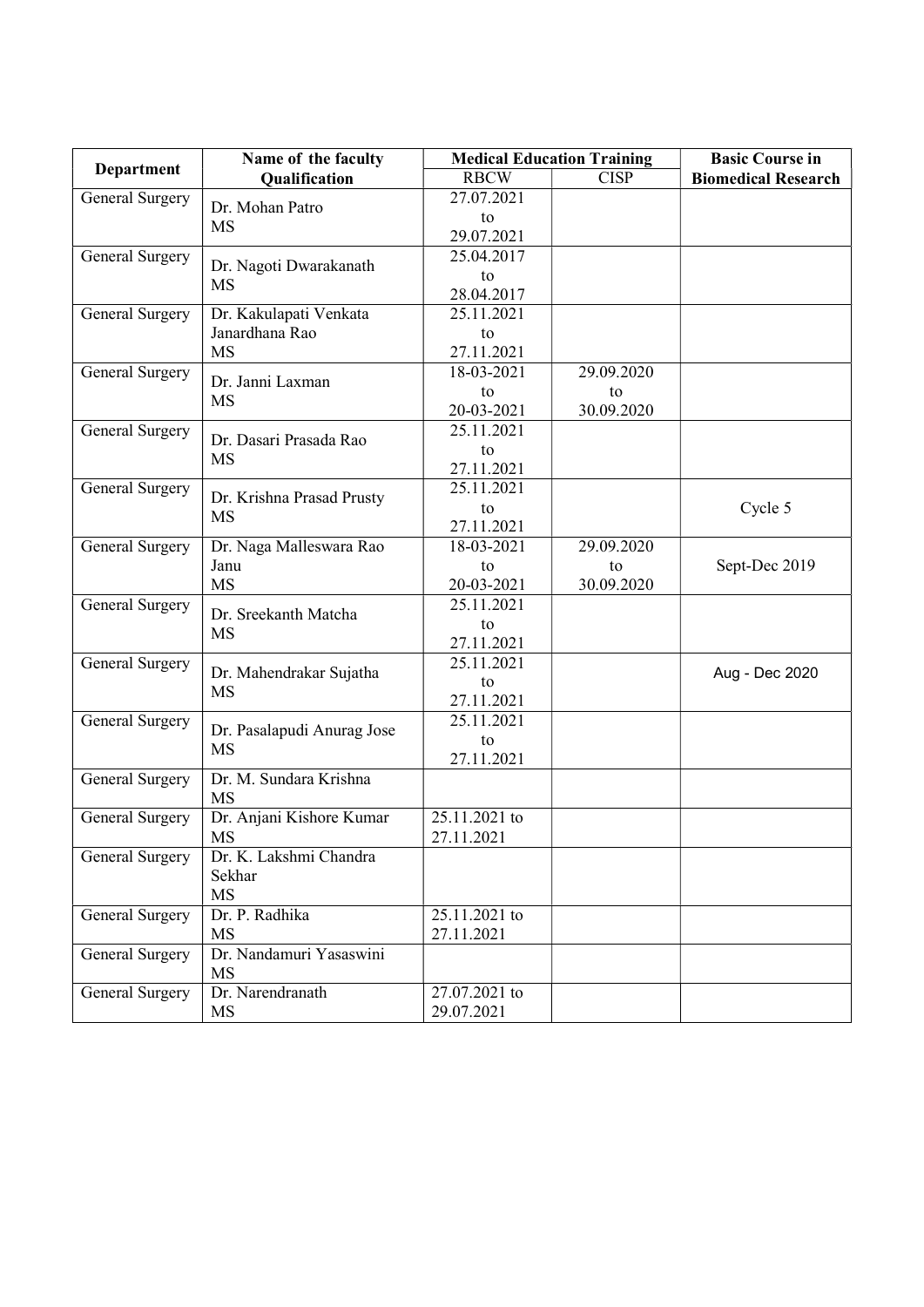|                             | Name of the faculty                             | <b>Medical Education Training</b> |                                | <b>Basic Course in</b>     |
|-----------------------------|-------------------------------------------------|-----------------------------------|--------------------------------|----------------------------|
| <b>Department</b>           | Qualification                                   | <b>RBCW</b>                       | <b>CISP</b>                    | <b>Biomedical Research</b> |
| Obstetrics &<br>Gynaecology | Dr. Tatapudi Radha<br><b>MS</b>                 | 26.06.2018<br>to<br>28.06.2018    |                                |                            |
| Obstetrics &<br>Gynaecology | Dr. Balla Sudha Rani<br><b>MS</b>               | 25.04.2017 to<br>27.04.2017       | 28.05.2019<br>to<br>30.05.2019 |                            |
| Obstetrics &<br>Gynaecology | Dr. Guntoory Indira<br><b>MS</b>                | 29.06.2015 to<br>01.07.2015       |                                | Aug - Dec 2020             |
| Obstetrics &<br>Gynaecology | Dr. Chaduvula Suresh Babu<br><b>MS</b>          | 10.10.2017<br>to<br>12.10.2017    | 28.05.2019<br>to<br>30.05.2019 |                            |
| Obstetrics &<br>Gynaecology | Dr. Vijaya Lakhmi<br>Chandrasekhar<br><b>MS</b> | 17.07.2019<br>to<br>20.07.2019    |                                |                            |
| Obstetrics &<br>Gynaecology | Dr. Sree Sailaja Pidugu<br><b>MS</b>            | 27.07.2021<br>to<br>29.07.2021    |                                |                            |
| Obstetrics &<br>Gynaecology | Dr. Silpahasa Samalla<br><b>MS</b>              | 27.07.2021<br>to<br>29.07.2021    |                                |                            |
| Obstetrics &<br>Gynaecology | Dr. Barla Komal Sahithi<br><b>MS</b>            |                                   |                                |                            |
| Obstetrics &<br>Gynaecology | Dr. K S K Divya<br><b>MS</b>                    |                                   |                                |                            |
| Obstetrics &<br>Gynaecology | Dr. V Sri Divya Chowdary<br><b>MS</b>           |                                   |                                |                            |
| Obstetrics &<br>Gynaecology | Dr. Kapila Suguna Deepthi<br>MS                 |                                   |                                |                            |

|             | Name of the faculty        | <b>Medical Education Training</b> | <b>Basic Course in</b> |                            |
|-------------|----------------------------|-----------------------------------|------------------------|----------------------------|
| Department  | <b>Qualification</b>       | <b>RBCW</b>                       | <b>CISP</b>            | <b>Biomedical Research</b> |
|             | Dr. Harischandra Y V       | 02-02-2012                        |                        |                            |
| Paediatrics | MD                         | tο                                |                        |                            |
|             |                            | $04 - 02 - 2012$                  |                        |                            |
|             | Dr. P. Tarakeswara Rao     | 27.07.2021                        |                        |                            |
| Paediatrics | MD.                        | tο                                |                        | December 2020              |
|             |                            | 29.07.2021                        |                        |                            |
|             | Dr. Koripadu               | 25-11-2021                        |                        |                            |
| Paediatrics | Seshagiri Rao              | tο                                |                        |                            |
|             | MD DM                      | 27-11-2021                        |                        |                            |
| Paediatrics | Dr. Bonela Sai Kumar<br>MD | 18-03-2021                        | 29.09.2020             |                            |
|             |                            | tο                                | tο                     | December 2020              |
|             |                            | 20-03-2021                        | 30.09.2020             |                            |
| Paediatrics | Dr. Suchitra Pusapati      | 17.07.2019                        | 29-09-2020 to          | December 2020              |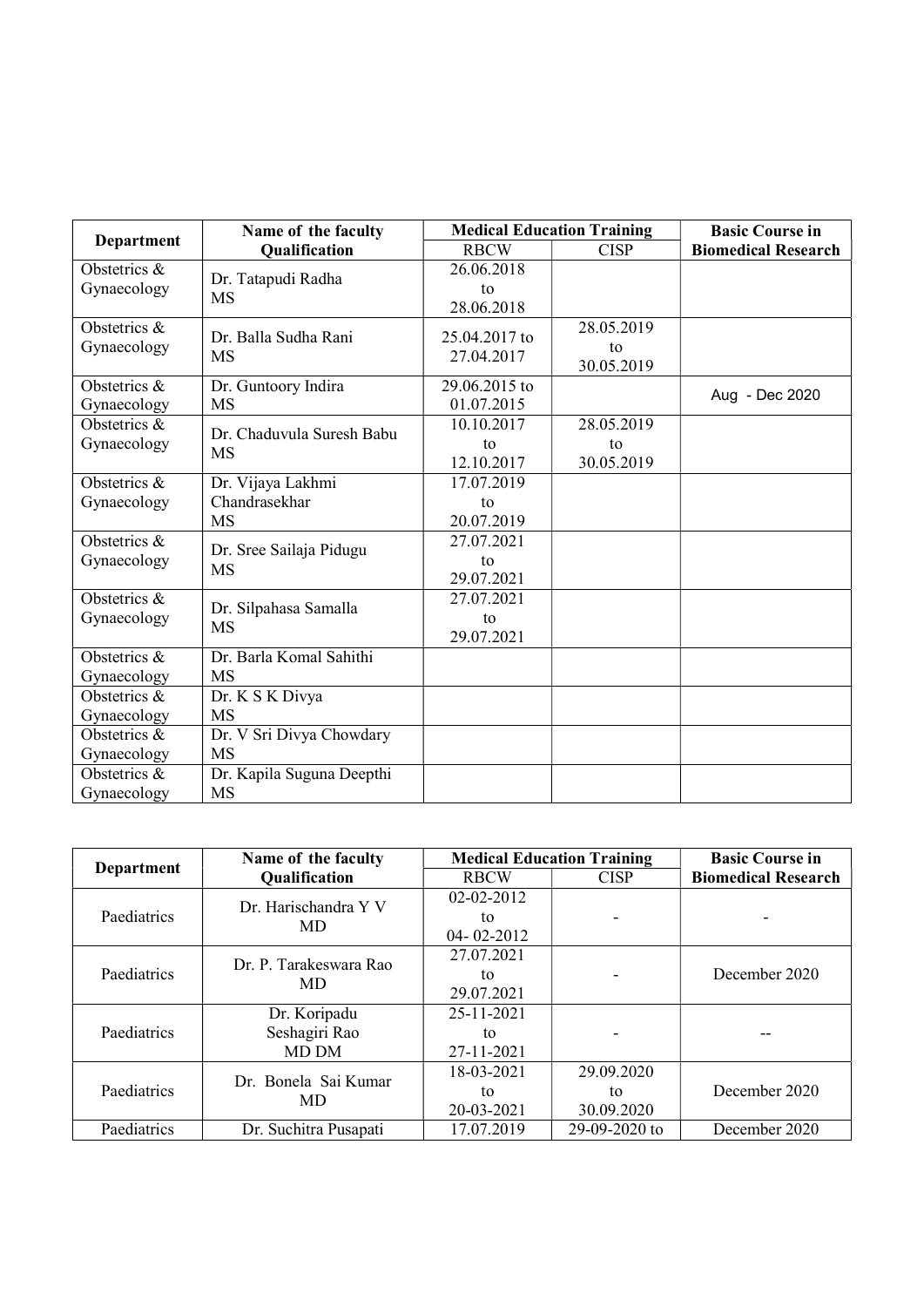|             | MRCPCH, DCH                 | tο         | 30-09-2020 |                   |
|-------------|-----------------------------|------------|------------|-------------------|
|             |                             | 20.07.2019 |            |                   |
|             | Dr. Geshmanjali Kakarla     | 18-03-2021 | 29.09.2020 |                   |
| Paediatrics | MD                          | to         | tο         | May 2021          |
|             | APMC/FMR/                   | 20-03-2021 | 30.09.2020 |                   |
|             | Dr. Chaparala Sarishma      | 18-03-2021 | 29.09.2020 | August - December |
| Paediatrics | MD                          | to         | tο         | 2020              |
|             |                             | 20-03-2021 | 30.09.2020 |                   |
| Paediatrics | Dr. Mounika Anitha Chintala |            |            | August - December |
|             |                             |            |            | 2020              |

|             | Name of the faculty         | <b>Medical Education Training</b> | <b>Basic Course in</b> |                            |
|-------------|-----------------------------|-----------------------------------|------------------------|----------------------------|
| Department  | <b>Qualification</b>        | <b>RBCW</b>                       | <b>CISP</b>            | <b>Biomedical Research</b> |
| Dermatology | Dr. Bendapudi Venkata       |                                   |                        |                            |
|             | Ramachandra                 |                                   |                        |                            |
|             | MD                          |                                   |                        |                            |
| Dermatology | Dr. K. Ananda Rao           |                                   |                        |                            |
|             | MD                          |                                   |                        |                            |
| Dermatology | Dr. Farzana<br>MD           | 17.07.2019                        |                        |                            |
|             |                             | to                                |                        |                            |
|             |                             | 20.07.2019                        |                        |                            |
| Dermatology |                             | 25.11.2021                        |                        |                            |
|             | Dr. Kollipara Haritha<br>MD | to                                |                        |                            |
|             |                             | 27.11.2021                        |                        |                            |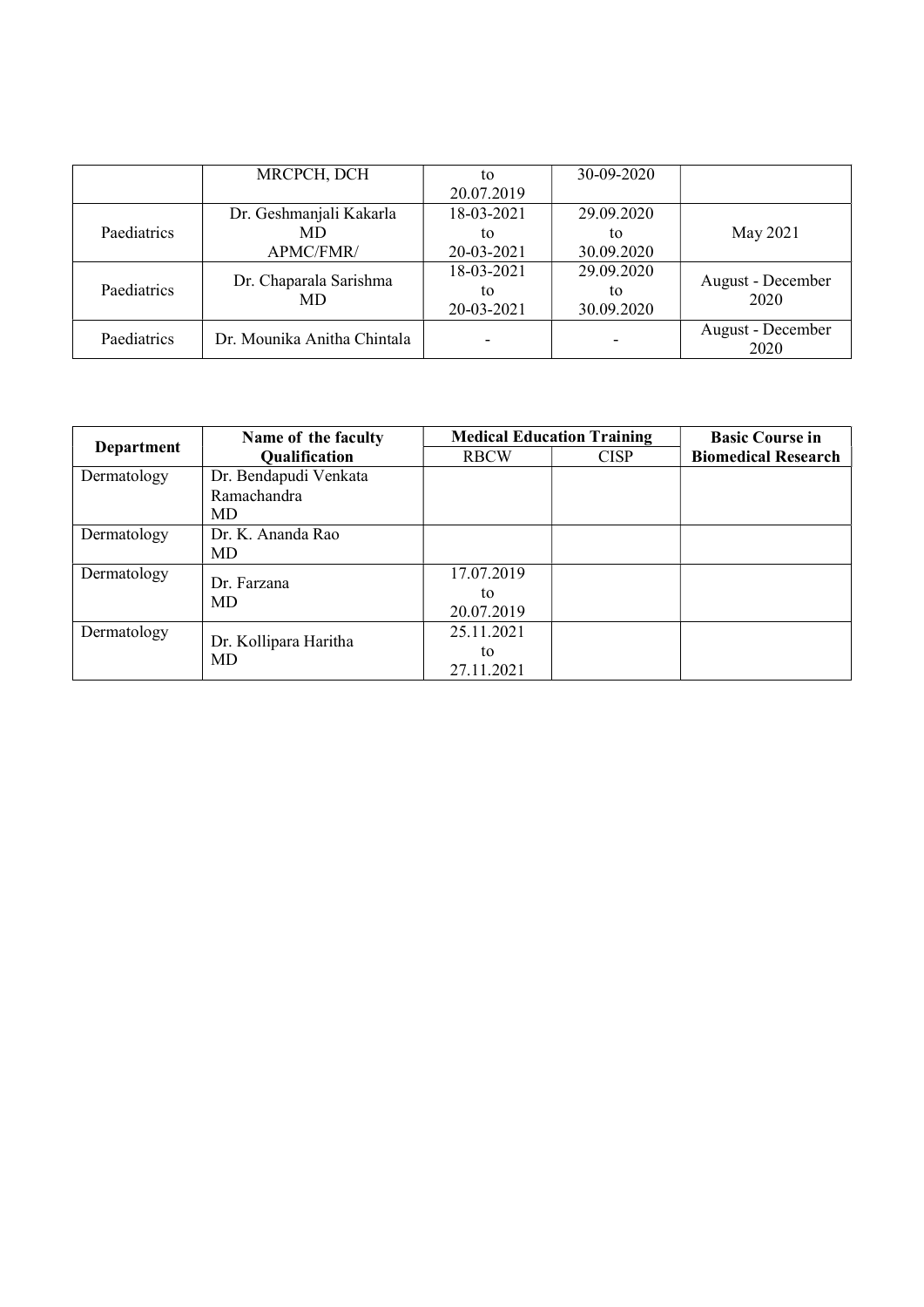|                   | Name of the faculty    | <b>Medical Education Training</b> |             | <b>Basic Course in</b>     |
|-------------------|------------------------|-----------------------------------|-------------|----------------------------|
| <b>Department</b> | Qualification          | <b>RBCW</b>                       | <b>CISP</b> | <b>Biomedical Research</b> |
|                   | Dr. Nukala Sri Krishna | 27.07.2021                        |             | August - December          |
|                   | MD                     | to                                |             | 2020                       |
| Psychiatry        | IMR-54408              | 29.07.2021                        |             |                            |
|                   | Dr. Archana Vinnakota  | 18-03-2021                        | 29.09.2020  | August - December          |
|                   | MD                     | tο                                | to          | 2020                       |
| Psychiatry        | IMR-70557              | 20-03-2021                        | 30.09.2020  |                            |
|                   | Dr. S. Srinivas        | 27.07.2021                        |             |                            |
| Psychiatry        | MD                     | tο                                |             | August - December<br>2020  |
|                   | IMR -98747             | 29.07.2021                        |             |                            |
|                   | Dr. Shvetha Chilukuri  | 18-03-2021                        | 29.09.2020  |                            |
|                   | MRCPsych               | tο                                | tο          | August - December<br>2020  |
| Psychiatry        | IMR-94559              | 20-03-2021                        | 30.09.2020  |                            |

|             | Name of the faculty     | <b>Medical Education Training</b> | <b>Basic Course in</b> |                            |
|-------------|-------------------------|-----------------------------------|------------------------|----------------------------|
| Department  | Qualification           | <b>RBCW</b>                       | <b>CISP</b>            | <b>Biomedical Research</b> |
| Respiratory | Dr. K. Rajendra Kumar   |                                   |                        |                            |
| Medicine    | <b>MD</b>               |                                   |                        |                            |
| Respiratory | Dr. Venkateswara Rao    | 27.07.2021                        |                        |                            |
| Medicine    | Kopparti                | to                                |                        |                            |
|             | <b>MD</b>               | 29.07.2021                        |                        |                            |
| Respiratory | Dr. K. Raju             | 17.07.2019                        |                        |                            |
| Medicine    | <b>MD</b>               | to                                |                        |                            |
|             |                         | 20.07.2019                        |                        |                            |
| Respiratory | Dr. Dasari Nikhila Dora | 18-03-2021                        |                        |                            |
| Medicine    | <b>MD</b>               | to                                |                        |                            |
|             |                         | 20-03-2021                        |                        |                            |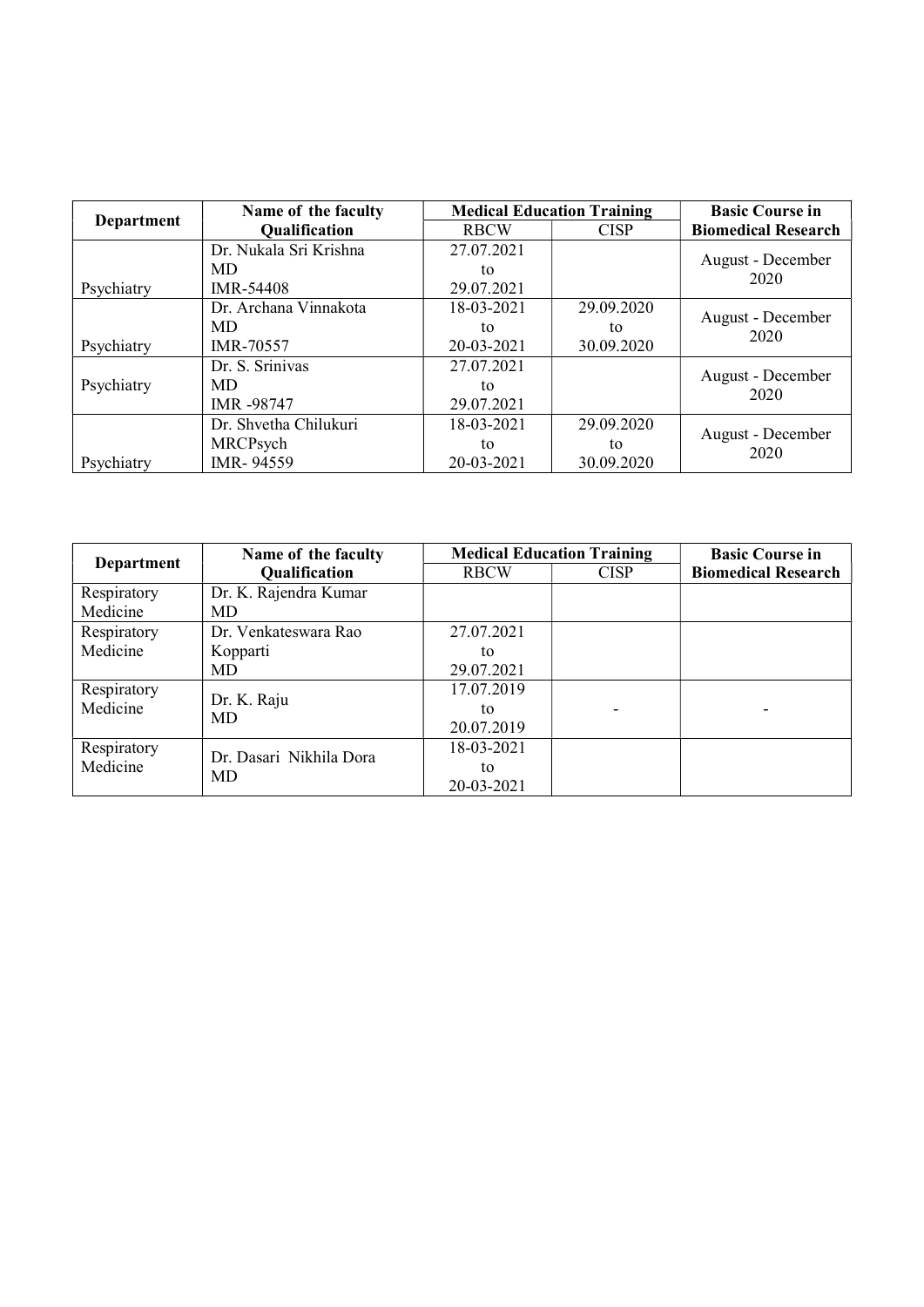|              | Name of the faculty<br><b>Qualification</b> |                  | <b>Medical Education Training</b> | <b>Basic Course in</b>     |
|--------------|---------------------------------------------|------------------|-----------------------------------|----------------------------|
| Department   |                                             | <b>RBCW</b>      | <b>CISP</b>                       | <b>Biomedical Research</b> |
| Orthopaedics | Dr. Seeli David Raju<br><b>MS</b>           |                  |                                   |                            |
| Orthopaedics | Dr. Rajasekhara Rao                         | 18-03-2021       | 29.09.2020                        |                            |
|              | Garimella                                   | to               | to                                |                            |
|              | <b>MS</b>                                   | 20-03-2021       | 30.09.2020                        |                            |
| Orthopaedics | Dr. Appala Raju Sanaboyina                  | 08.09.2015       | 28.05.2019                        |                            |
|              | <b>MS</b>                                   | to<br>11.09.2015 | to<br>30.05.2019                  | March - June 2020          |
| Orthopaedics | Dr. N. Anil Kumar<br><b>MS</b>              | 25.11.2021<br>to |                                   |                            |
|              |                                             | 27.11.2021       |                                   |                            |
| Orthopaedics | Dr. Siva Sai Kumar Reddy Y<br><b>MS</b>     | 17.07.2019       |                                   |                            |
|              |                                             | to<br>20.07.2019 |                                   | March $-$ June 2021        |
| Orthopaedics |                                             | 18-03-2021       |                                   |                            |
|              | Dr. Gottipati Sunil<br><b>MS</b>            | to               |                                   | March - June 2021          |
|              |                                             | 20-03-2021       |                                   |                            |
| Orthopaedics | Dr. Tati Rajasekhar                         | 27.07.2021       |                                   |                            |
|              | <b>MS</b>                                   | to<br>29.07.2021 |                                   | March - June 2021          |
| Orthopaedics |                                             | 27.07.2021       |                                   |                            |
|              | Dr. Vamsi Karanam                           | to               |                                   |                            |
|              | <b>MS</b>                                   | 29.07.2021       |                                   |                            |
| Orthopaedics | Dr. Mada Sai Krishna                        | 25.11.2021       |                                   |                            |
|              | <b>MS</b>                                   | to               |                                   | March - June 2021          |
|              |                                             | 27.11.2021       |                                   |                            |
| Orthopaedics | Dr. Voona Charan Kumar                      | 25.11.2021       |                                   |                            |
|              | <b>MS</b>                                   | to               |                                   | March - June 2021          |
|              |                                             | 27.11.2021       |                                   |                            |